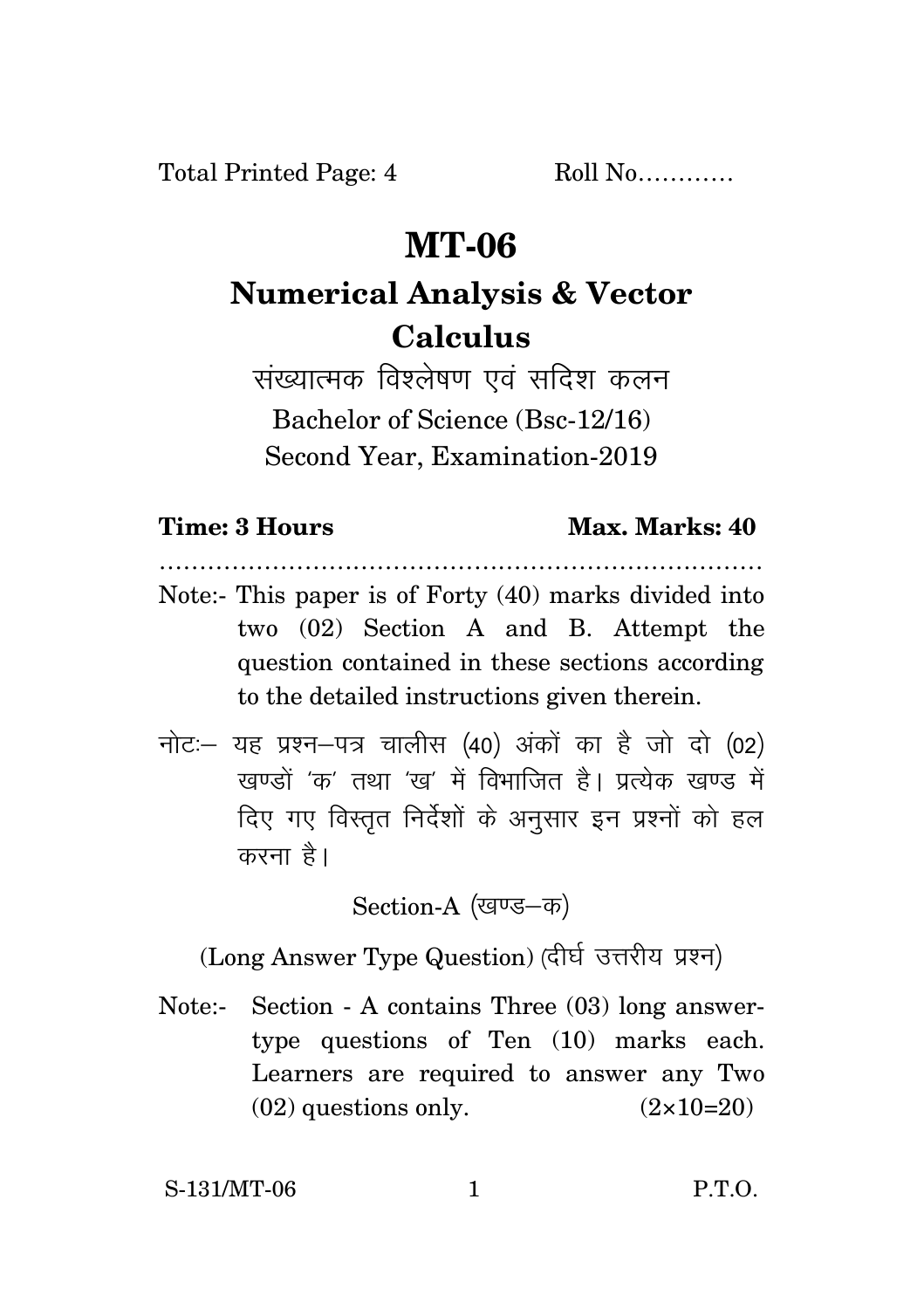- नोट:- खण्ड 'क' में तीन (03) दीर्घ उत्तरीय प्रश्न दिये गये हैं। प्रत्येक प्रश्न के लिए दस (10) अंक निर्धारित हैं। शिक्षार्थियों को इनमें से केवल दो (02) प्रश्नों के उत्तर टेने हैं।
- To show that  $\Delta^n x^{(n)} = \text{Ln } h^n$  and  $\Delta^{n+1} x^{(n)} = 0$  $1<sub>1</sub>$ दिखाइए कि  $\Delta^n$ x<sup>(n)</sup> =  $\text{Ln } h^n$  and  $\Delta^{n+1}$ x<sup>(n)</sup> = 0
- Taking fifth order differences of  $U_x$  to be  $2^{1}$ constant and given  $U_0, U_1, U_2, U_3, U_4, U_5$

Prove that 
$$
U_{5/2} = c/2 + \frac{25(c-b)+3(a-c)}{256}
$$
  
\nWhere a = U<sub>0</sub> + U<sub>5</sub>, b = U<sub>1</sub> + U<sub>4</sub>, c = U<sub>2</sub> + U<sub>3</sub>  
\nU<sub>x</sub> के पॉंचवें *s*नों का अंतर लेने पर नियत हो जिनमें  
\nदिये है $U_0, U_1, U_2, U_3, U_4, U_5$  तो सिद्ध कीजिए कि  
\n $U_{5/2} = c/2 + \frac{25(c-b)+3(a-c)}{256}$ 

$$
\overrightarrow{v} = U_0 + U_5, \quad b = U_1 + U_4, \quad c = U_2 + U_3
$$

3. Evaluate 
$$
\int_{c} \vec{f} \cdot d\vec{r}
$$
 where

$$
\vec{f} = (2x + y)\hat{i} + (2y - x)\hat{j} + yz\hat{k}
$$

and c is the curve  $x = 2t^2$ ,  $y = t$ ,  $z = t^3$  from  $t = 0$  to  $t = 1$ 

$$
\int_{c} \vec{f} \cdot d\vec{r}
$$
 का मूल्यांकन कीजिए जहाँ
$$
\vec{f} = (2x + y)i + (2y - x)j + yz k
$$
 तथा
$$
x = 2t^{2}, y = t, z = t^{3}, t = 0 \text{ to } t = 1 \text{ and } \vec{r} \text{ is } 0
$$

S-131/MT-06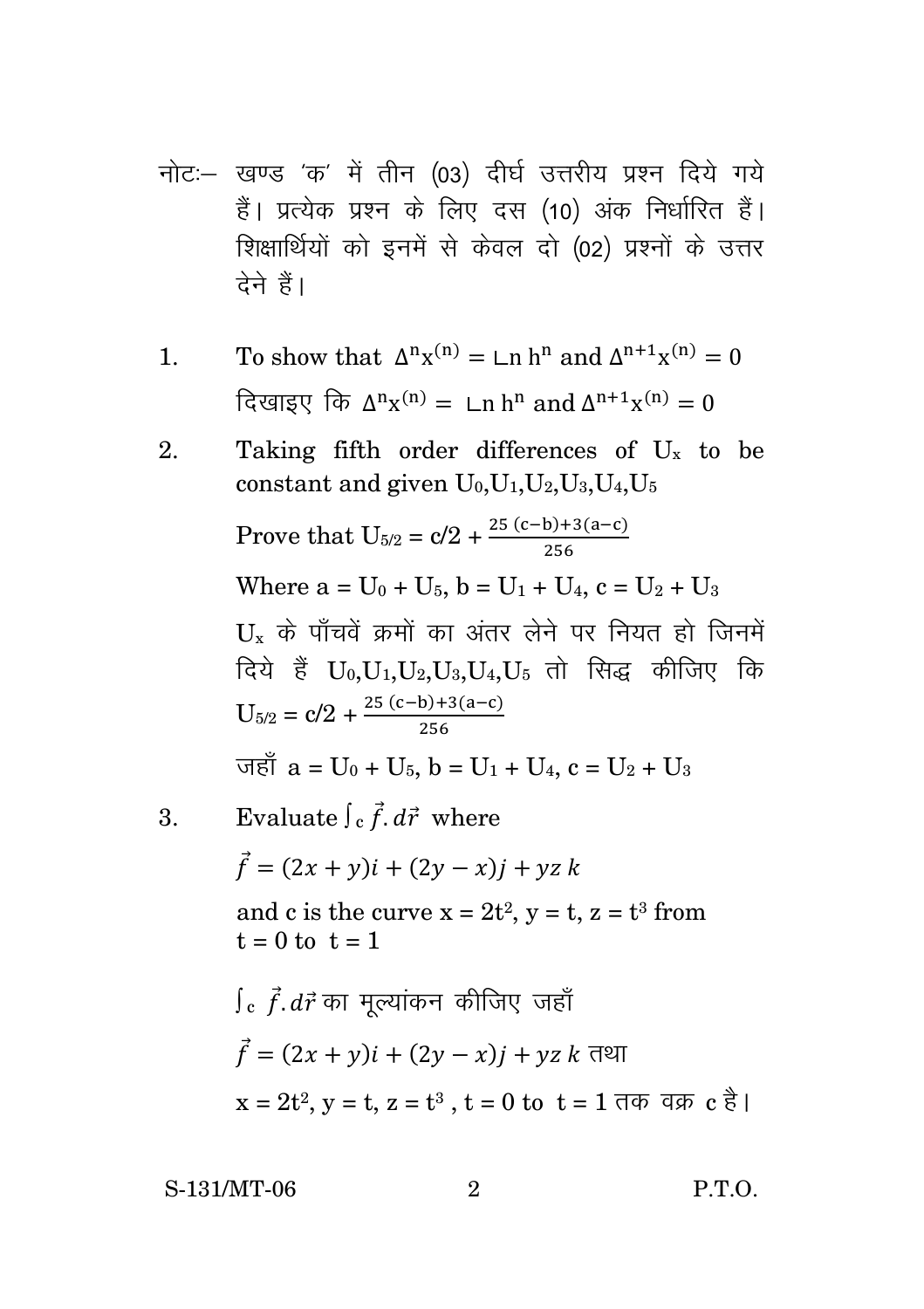### Section-B (खण्ड-ख)

(Short Answer Type Question) (लघु उत्तरीय प्रश्न)

- Note:- Section-B contains six (06) short answer type questions of five (05) marks each. Learners are required to answer any four (04) questions only.  $(5 \times 4=20)$
- नोट: खण्ड 'ख' में छः (06) लघु उत्तरीय प्रश्न दिये गये हैं। प्रत्येक प्रश्न के लिए पाँच (05) अंक निर्धारित हैं। शिक्षार्थियों को इनमें से केवल चार (04) प्रश्नों के उत्तर देने हैं।

1. Show that 
$$
E = e^{hD}
$$
 where

$$
D = \frac{1}{h} \left[ \Delta - \frac{\Delta^2}{2} + \frac{\Delta^3}{3} - \cdots \right]
$$
  
दिखाइये  $\overline{P}$  E = e<sup>hD</sup> जहाँ D =  $\frac{1}{h} \left[ \Delta - \frac{\Delta^2}{2} + \frac{\Delta^3}{3} - \cdots \right]$ 

2. Show that 
$$
\sum_{k=0}^{n-1} \Delta^2 f_k = \Delta f_n - \Delta f_0
$$
  
दिखाइये कि 
$$
\sum_{k=0}^{n-1} \Delta^2 f_k = \Delta f_n - \Delta f_0
$$

3. Prove that (सिद्ध कीजिए कि)

$$
\Delta \nabla = \nabla \Delta = \Delta - \nabla = \delta^2
$$

4. If  $\vec{r} = \vec{a} e^{nt} + \vec{b} e^{-nt}$ , where  $\vec{a}$  and  $\vec{b}$  are constant vectors, show that

$$
\frac{d^2\vec{r}}{dt^2} - n^2\vec{r} = 0
$$

S-131/MT-06 3 P.T.O.